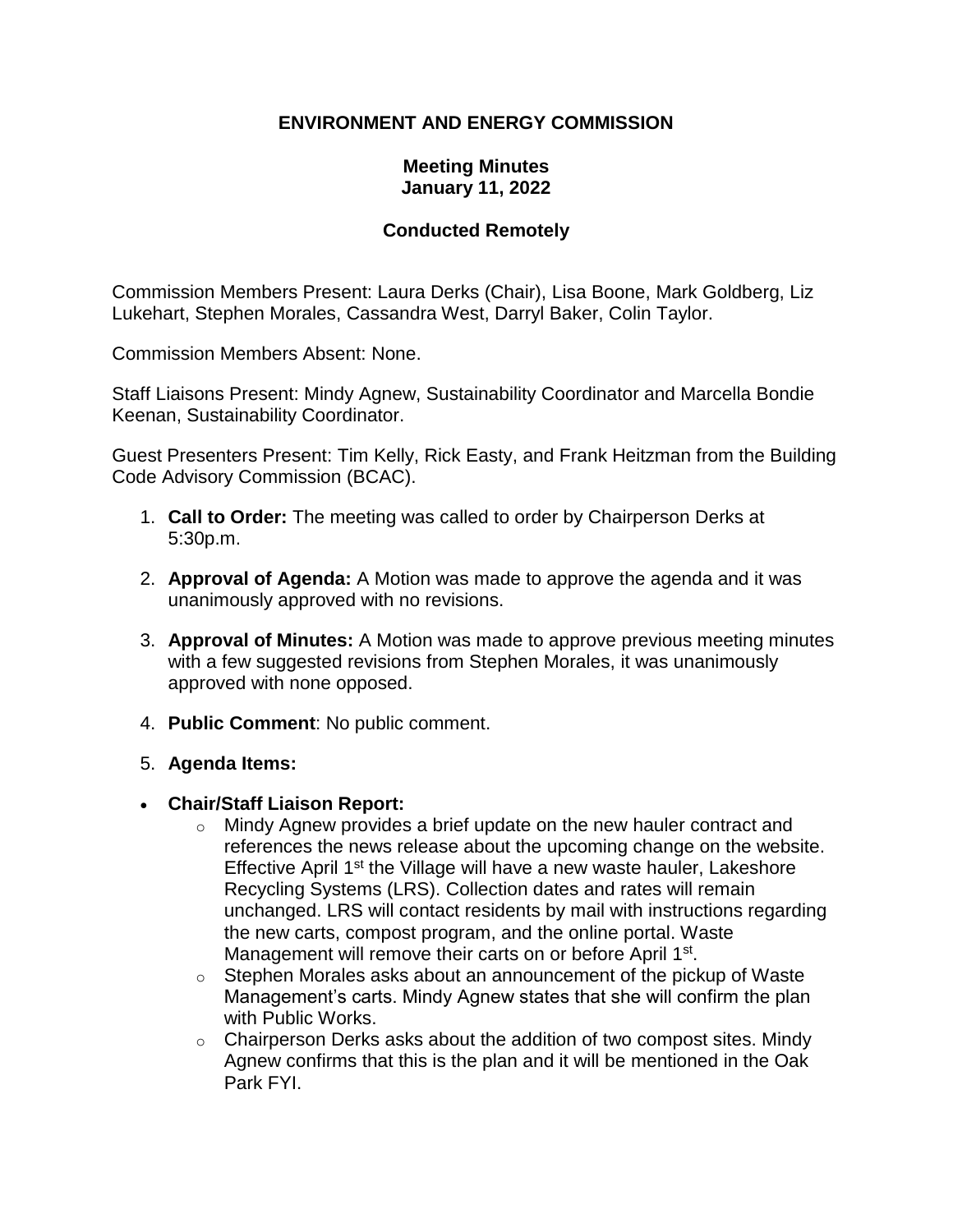- $\circ$  Chairperson Derks asks about apartment complex owners being able to opt in to the compost service. Mindy Agnew will confirm these details with Public Works and Communications.
- $\circ$  Chairperson Derks mentions that there will be a list of recyclable items on the lid of the new bins.
- o Mindy Agnew continues to discuss the budget and states that she will have a summary page by the next meeting.
- $\circ$  Chairperson Derks asks about the plastic bag fee. Mindy Agnew states that the numbers generally look the same since implementation of the ordinance and that this information will be published in the Oak Park FYI and on the website.

# • **S/CARP Climate Action Plan Update:**

- o Marcella Bondie Keenan shares her Oak Park Climate Plan Monthly Update memo and explains that in December 2021 the board approved \$9,000 in additional funds for community engagement. These funds will go directly to community organizations that the Village is partnering with for affinity groups and human centered design activities.
- $\circ$  The EEC feedback on the Climate Plan website and DIY Meeting Kit has been incorporated. The updated Meeting Kit will be available later this week.
- $\circ$  Marcella Bondie Keenan shows where the option to request a Climate Ambassador has been added to the website.
- $\circ$  She continues on to discuss recent meetings and events, website milestones, and community engagement efforts.
- $\circ$  ERG is working on the GHG Inventory on the ClearPath platform. They are documenting any changes that they recommend.This will be presented to the board in February (tentatively 2/28).
- $\circ$  GRaEF is focusing on Village program evaluations this week and next week. They will transfer and analyze the GIS and program evaluation data for development of recommendations and action items.
- $\circ$  The draft Climate Plan will be released to the public in May 2022.
- $\circ$  There are also joint commission meetings planned for May, more details to come.
- $\circ$  Cassandra West asks about the structure and role of the Climate Ambassadors. Chairperson Derks suggests creating a deck, training, or script for consistency. Marcella Bondie Keenan offers to facilitate this with GRaEF.
- $\circ$  Chairperson Derks discusses the feedback from the DIY meeting kit beta testing with the IFG men's group. There is a need for more background information or perhaps graphics on climate change in general. Marcella Bondie Keenan has forwarded this feedback to GRaEF.
- $\circ$  The EEC will receive an update on the recommendations from ERG before the board meeting on 2/28.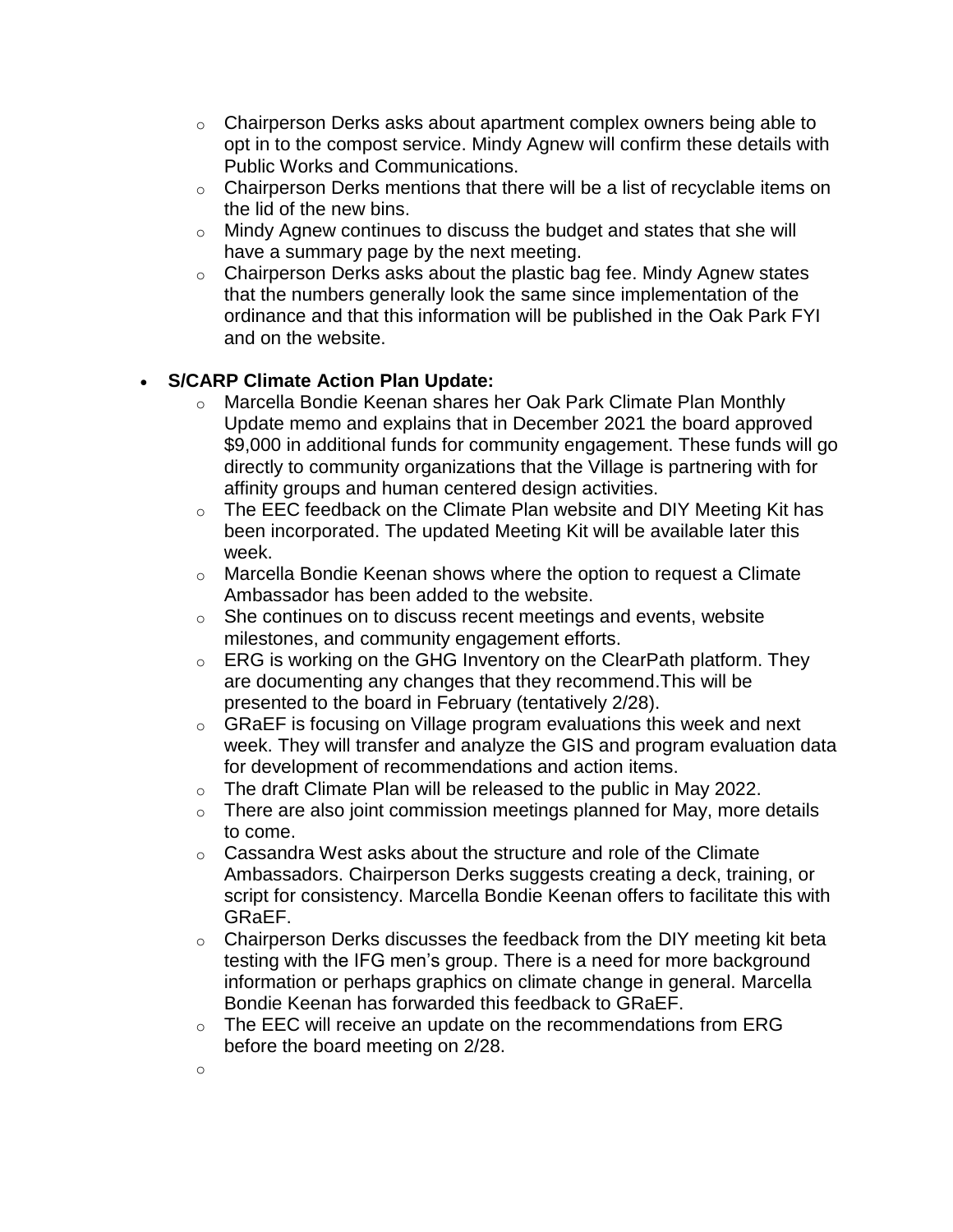#### • **Better Homes Better Planet Campaign Update:**

- o Mindy Agnew provides a brief update on the energy efficiency campaign. Final content is being added to the public website and there have been over 400 form inquiries to date. The housing department will provide more data on the applications. There will be a percentage of the budget spent section added to the main page and it will be updated frequently. The dashboard will be revised with more detailed information and updated regularly. Historic preservation information will be added to the FAQ section.
- $\circ$  Chairperson Derks asks about the funds allocated for this project. Mindy Agnew states that 3 homes are in the income eligible retrofit process and there is an additional \$225,000 for solar rebates. The total funds for the program exceed \$600,000 and the amount of funds remaining will be tracked on the website.

### • **2021 Green Awards Plan:**

o Due to Covid-19 disruptions at Village Hall, Mindy Agnew is waiting for the Planning Department to announce the date in January that the Green Awards will take place. She suggests changing the original plan from having all 8 commissioners involved to having only 1 or 2 commissioners announce the awards in order to make coordination easier. She will coordinate the video recording once the date is set.

## • **Energy Stretch Code Information:**

- $\circ$  Frank Heitzman explains that BCAC was given the task by the Village Board to amend the requirements for electrification in Oak Park.
- $\circ$  They have been having guest speakers at their meetings to learn more about the possibilities and have been considering implementing stretch codes that can add new requirements to the existing state energy codes. However, Illinois recently passed the Climate Equitable Jobs Act (CEJA) which states they will implement a new code in 2023. This has slightly changed the direction that the commission is going.
- $\circ$  Tim Kelly beings by thanking the EEC for their service to the community, especially for the plastic bag fee. He continues on to state the BCAC goal of continuing research in order to incorporate a "green direction" into the existing village codes. He then invites EEC commissioners to speak at a BCAC meeting and offer their suggestions.
- o Frank Heitzman suggests having an EEC commissioner serve as a liaison present at each monthly BCAC meeting and vice versa. Chairperson Derks nominates Darryl Baker, he accepts and agrees to be present at the next meeting. Chairperson Derks suggests including advocacy for electrification in the scope of the code amendments.
- o Stephen Morales asks for clarification on how stretch codes are being used and if they are incentivized. Frank Heitzman responds that they are requirements above the Illinois energy code.